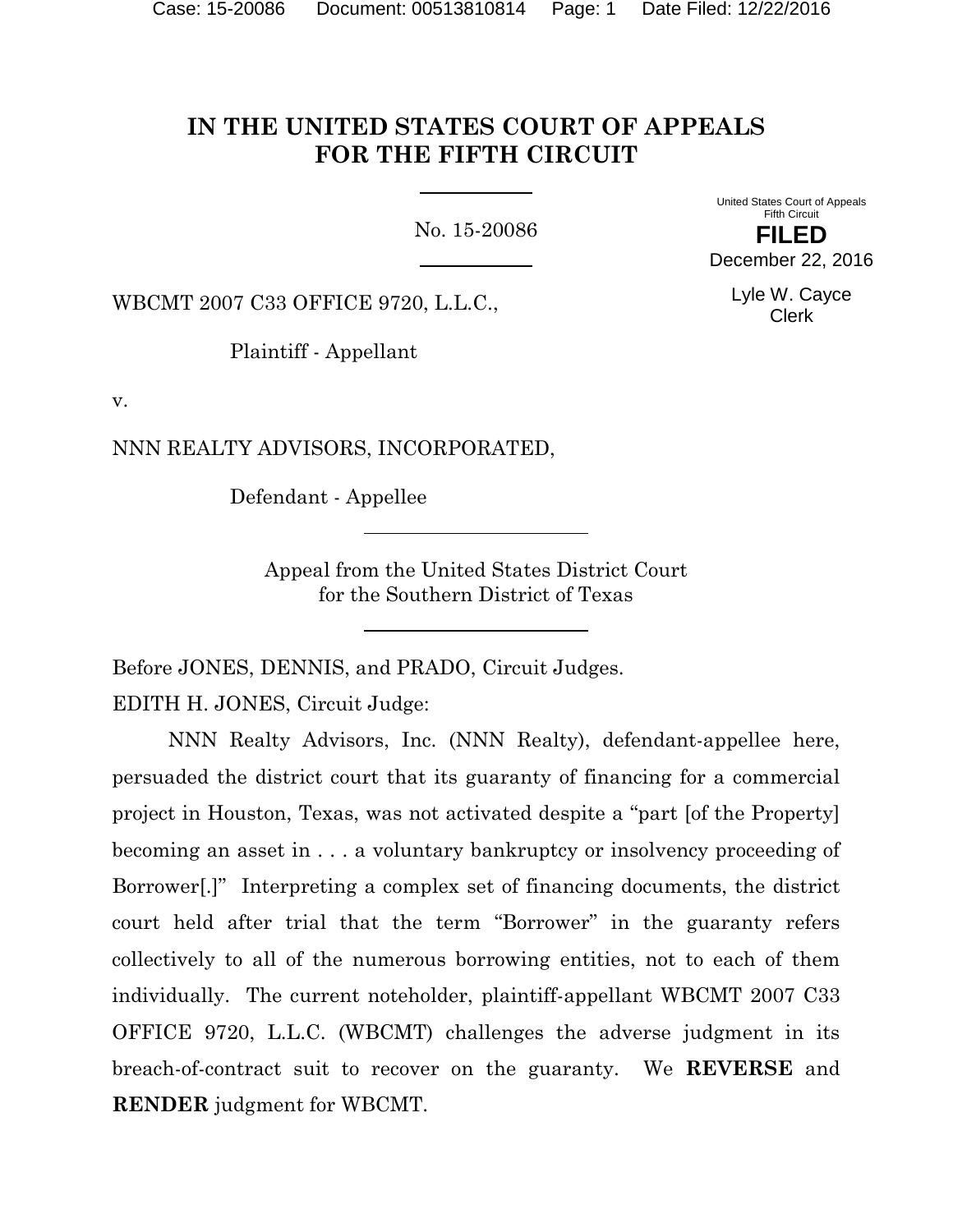## **I.**

In June 2007, Wachovia Bank loaned \$17.5 million to various borrowing entities formed by investors for the sole purpose of owning tenant-in-common interests in a Houston, Texas, office building complex (the Property). Each borrowing entity is jointly and severally liable for all loan obligations. The promissory note is secured in part by two agreements: (1) a Deed of Trust, Security Agreement, and Fixture Filing, which encumbers the Property (the Security Instrument); and (2) an Indemnity and Guaranty Agreement (the Guaranty) executed by NNN Realty as Guarantor. Through various assignments, WBCMT acquired Wachovia Bank's interests in the loan.

The Guaranty references the individual borrowing entities as follows:

WHEREAS, NNN Cypresswood Drive, LLC, NNN Cypresswood Drive 1, LLC, NNN Cypresswood Drive 3, LLC, NNN Cypresswood Drive 4, LLC, NNN Cypresswood Drive 5, LLC, NNN Cypresswood Drive 6, LLC, NNN Cypresswood Drive 7, LLC, NNN Cypresswood Drive 9, LLC, NNN Cypresswood Drive 10, LLC, NNN Cypresswood Drive 11, LLC, NNN Cypresswood Drive 12, LLC, NNN Cypresswood Drive 13, LLC, NNN Cypresswood Drive 14, LLC, NNN Cypresswood Drive 17, LLC, NNN Cypresswood Drive 18, LLC, NNN Cypresswood Drive 19, LLC, and NNN Cypresswood Drive 20, LLC, each a Delaware limited liability company (as defined in the Security Instrument), the "*Borrower*"), have obtained a loan (the "*Loan*") in the principal amount of Seventeen Million Five Hundred Thousand and No/100 Dollars (\$17,500,000.00) from [Wachovia Bank.]

Notably, this recital contains a typographical error—a missing or extra parenthesis in the phrase "(as defined in the Security Instrument), the '*Borrower*')."

The contracting parties agreed that additional parties could obtain tenant-in-common interests in the Property and become part of "Borrower" under the loan documents. Section 2.9 of the Security Instrument governs the transfer of interests. And the Guaranty states that, upon a valid transfer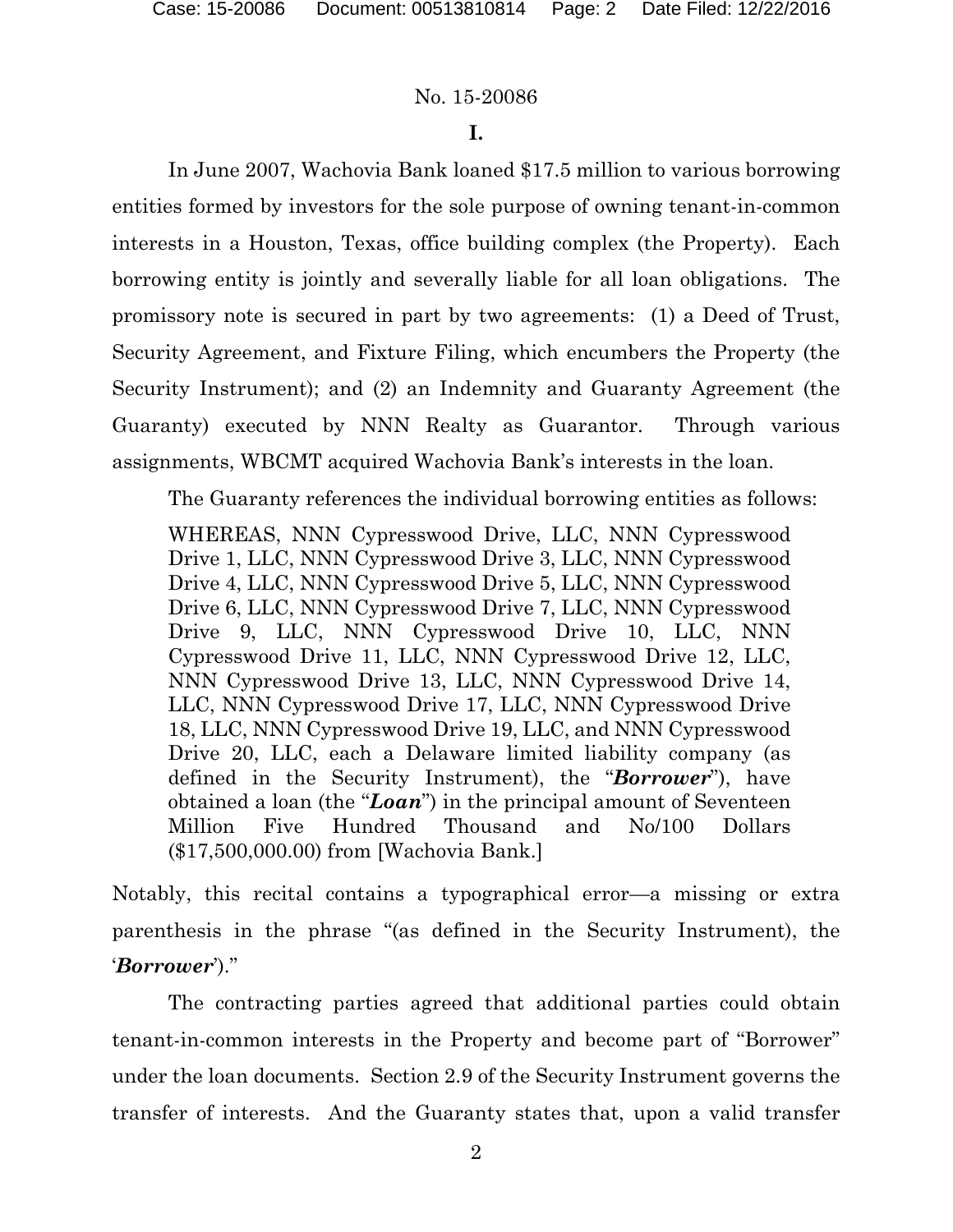under section 2.9, "the Co-Owner Transferee [the additional party that obtained an interest] shall be included in the defined term '*Borrower*' hereunder[.]"

Pursuant to these provisions, various "NNN Cypresswood Drive" entities acquired tenant-in-common interests in the Property and were included in the term "Borrower." NNN Cypresswood Drive 25, LLC became one such entity when it obtained a 3.305% interest in the Property and assumed the loan obligations.

 A few years later, the borrowing entities were notified that they were in default. Shortly thereafter, NNN Cypresswood Drive 25, LLC filed a voluntary Chapter 11 bankruptcy petition and listed its 3.305% tenant-in-common interest as an asset in the bankruptcy case. It is undisputed that "the Property or any part thereof" thus became an asset in the voluntary bankruptcy case. The lender then notified NNN Realty that it was "fully liable for all principal, interest and other amounts which are due and owed." This claim was based on the penultimate paragraph of section 1 of the Guaranty, which provides in relevant part:

[NNN Realty] shall be fully liable for all principal, interest and other amounts which may be due and owning by Borrower under the Note, the Security Instrument and any other Loan Document from and after . . . the Property or any part thereof becoming [sic] an asset in (x) a voluntary bankruptcy or insolvency proceeding of Borrower[.]

In the meantime, as the default remained uncured, WBCMT foreclosed on and purchased the 96.695% interest in the Property owned by the nonbankrupt borrowing entities for \$6,925,000. WBCMT then obtained a lift-stay order from the bankruptcy court and purchased NNN Cypresswood Drive 25, LLC's 3.305% interest at foreclosure for \$305,184. WBCMT now owns 100% of the Property, and the remaining deficiency at the date of foreclosures was \$14,605,545.06, plus expenses.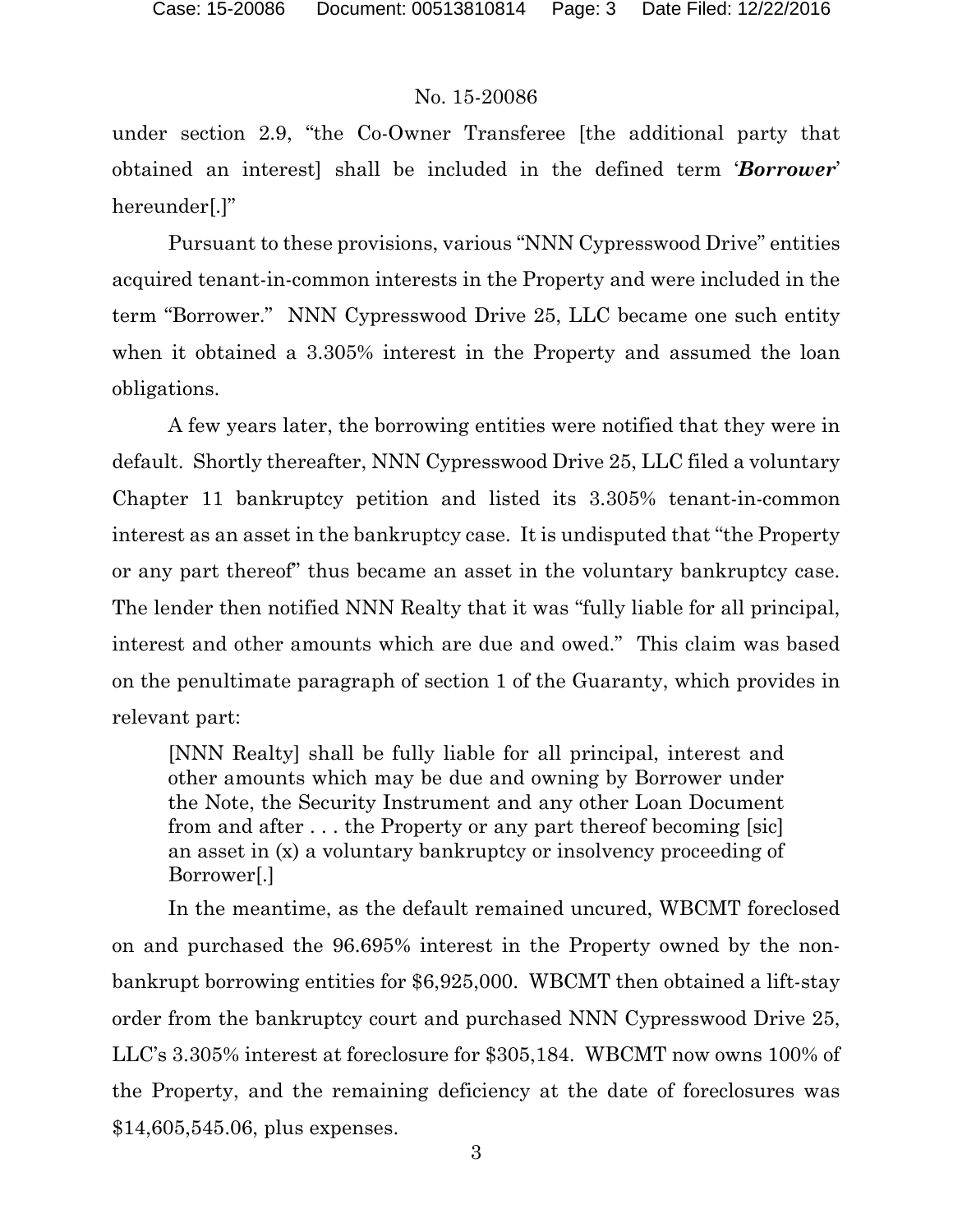On August 29, 2013, WBCMT sued NNN Realty, *inter alia*, for breach of the Guaranty. WBCMT alleged that NNN Realty's liability to pay arose when NNN Cypresswood Drive 25, LLC's 3.305% interest in the Property became an asset in the investor's bankruptcy. A week later, WBCMT moved for summary judgment.

 NNN Realty responded that there was a material issue of fact as to whether a liability-triggering event had occurred. Specifically, NNN Realty asserted that "Borrower" is "a term defined in the Guaranty to be the collective group of borrowers, not a single borrower," because the word "and" connects all of the borrowing entities listed in the Guaranty's recital. Thus, according to NNN Realty, when the Guaranty refers to "a voluntary bankruptcy . . . proceeding of Borrower," its plain terms mean "a bankruptcy proceeding filed by all of the borrowers" collectively, not a single borrower. Consequently, the Guaranty had not been triggered.

 WBCMT pointed out that the phrase "as defined in the Security Instrument" appears before "Borrower" in the Guaranty's recital, and the Security Instrument defines the borrowing entities "individually or collectively" as "Borrower." After the district court concluded, contrary to both parties' contentions, that the Guaranty's definition of "Borrower" was ambiguous, the case proceeded to a bench trial, in which the sole witness was Greg Kaliman, who represented WBCMT in seeking to enforce the Guaranty. Kaliman generally testified that interpreting "Borrower" to mean all borrowing entities collectively would make the loan almost impossible to enforce, and that no lender would make such a loan.

 Without relying on the testimony at trial, the district court rendered judgment for NNN Realty. The court emphasized that the use of the word "and" to connect the names of the borrowing entities "indicates that the term 'Borrower' refers to the full complement of entities." The court rejected as

4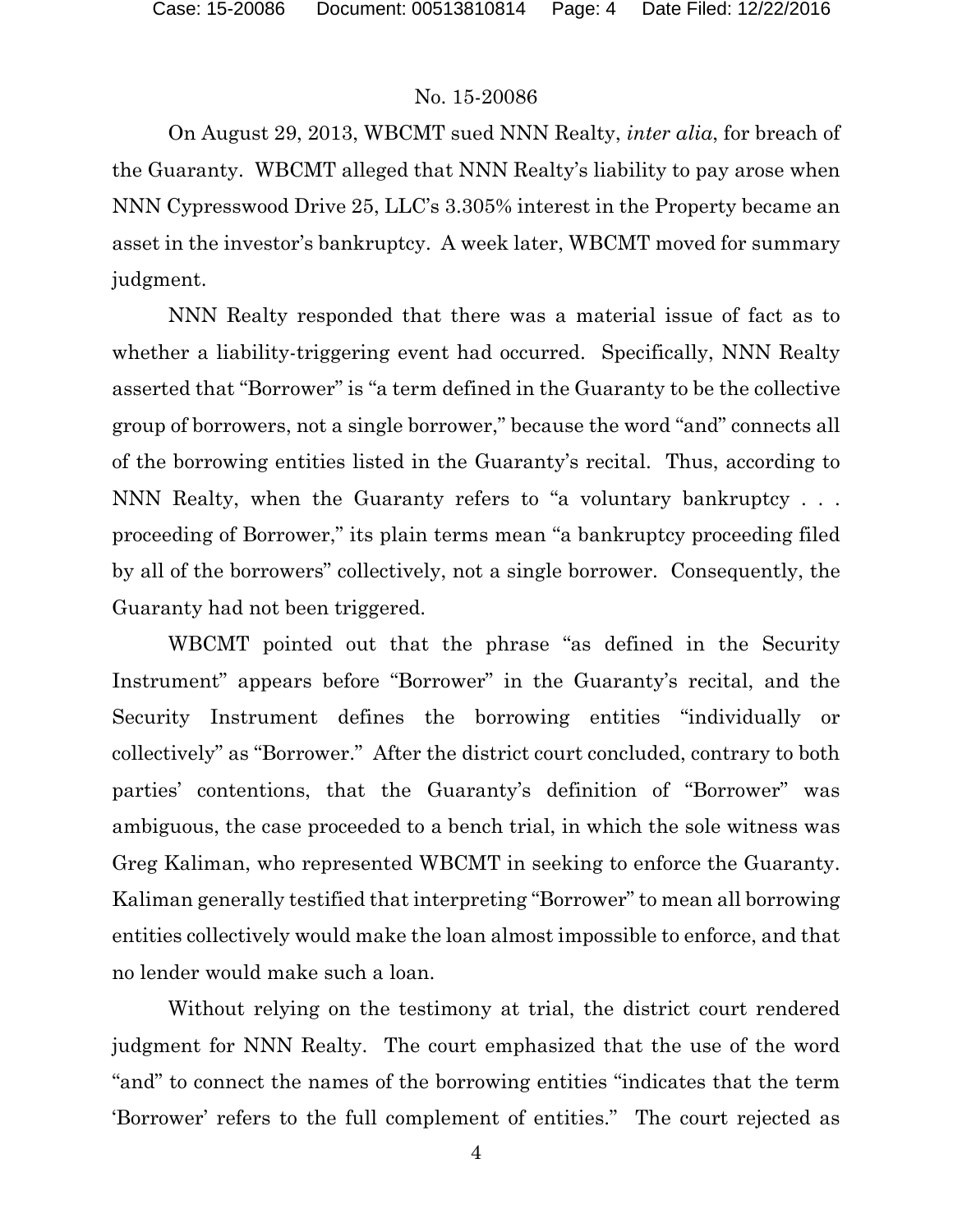ambiguous the parenthetical reference to the Security Instrument in the Guaranty's recital "because it is unclear to what the parenthetical refers." Other than observing that the parenthetical appears grammatically to relate to "Delaware limited liability company," a term not defined in the Security Instrument, the court expressed no other possible object of the Security Instrument reference. In any event, the court concluded that the "Guaranty, construed strictly and in favor of the Guarantor, defines 'Borrower' as *all* listed NNN Cypresswood Drive entities. As a result, NNN's liability under the Guaranty did not arise upon the bankruptcy filing by one entity[.]"

 WBCMT has appealed, asserting that in the Guaranty, "Borrower" unambiguously refers to the borrowing entities either collectively or individually.

#### **II.**

#### **A. Standard of Review**

Under Texas law, which, according to the loan documents, governs the transaction, the interpretation of an unambiguous contract, including the determination whether the contract is ambiguous, is a legal question reviewed *de novo*. *E.g.*, *Leasehold Expense Recovery, Inc. v. Mothers Work, Inc.*, 331 F.3d 452, 456 (5th Cir. 2003). If the contract is ambiguous, then "the district court's findings of fact as to the intent of the parties are reviewed for clear error." *McLane Foodservice, Inc. v. Table Rock Rests., L.L.C.*, 736 F.3d 375, 377 (5th Cir. 2013). Although the court conducted a bench trial, none of the court's dispositive findings depended on the testimony of WBCMT's witness or on extrinsic evidence concerning the transaction.

#### **B. Analysis**

"The primary concern of contract interpretation under Texas law is to ascertain the true intentions of the parties as expressed in the instrument." *Weeks Marine, Inc. v. Standard Concrete Prods., Inc.*, 737 F.3d 365, 369 (5th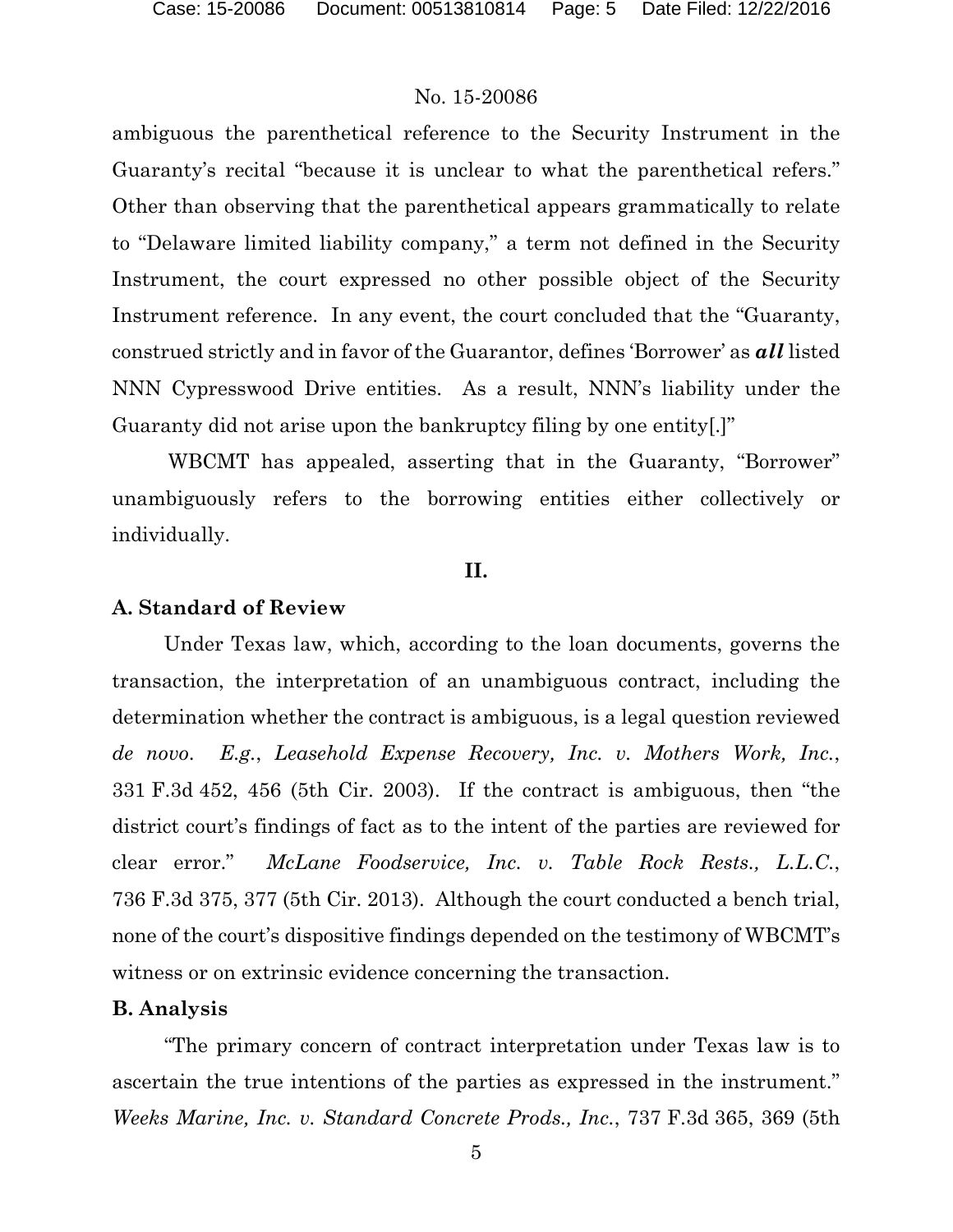Cir. 2013). Texas courts thus "examine the entire contract in an effort to harmonize and give effect to all provisions so that none is rendered meaningless." *Id.* A contract is unambiguous if it can be given "a definite or certain legal meaning." *McLane Foodservice, Inc.*, 736 F.3d at 378. Ambiguity does not arise simply because of a lack of clarity, or because the parties proffer different interpretations of the contract. *Id.* Instead, a contract is ambiguous "only if it is subject to two or more reasonable interpretations after applying the pertinent canons of construction." *Id.*; *cf. Kern v. Sitel Corp.*, 517 F.3d 306, 309 (5th Cir. 2008) ("A contract, however, is ambiguous when its meaning is uncertain and doubtful or it is reasonably susceptible to more than one meaning." (quoting *Coker v. Coker*, 650 S.W.2d 391, 393 (Tex. 1983))). Moreover, where the interpretation of a guaranty is in dispute, the guarantor "is entitled to have his agreement strictly construed," and "[w]here uncertainty exists as to the meaning of a contract of guaranty, its terms should be given a construction which is most favorable to the guarantor." *Coker*, 650 S.W.2d at 394 n.1.

Guided by these principles, we analyze the Guaranty in three parts. First, we consider NNN Realty's argument that the word "and," which connects the names of the borrowing entities in the recital, necessarily defines "Borrower" as a collective entity. Second, we address WBCMT's argument that the phrase "as defined in the Security Instrument" modifies "Borrower" in the Guaranty's recital and thereby incorporates the Security Instrument's alternative definition of "Borrower" as a collective or individual entities depending on the context. Finally, we examine how the term "Borrower" is used throughout the Guaranty. This analysis reveals that numerous provisions of the Guaranty only make sense when "Borrower" refers to each borrowing entity individually. From a holistic standpoint of interpretation,

6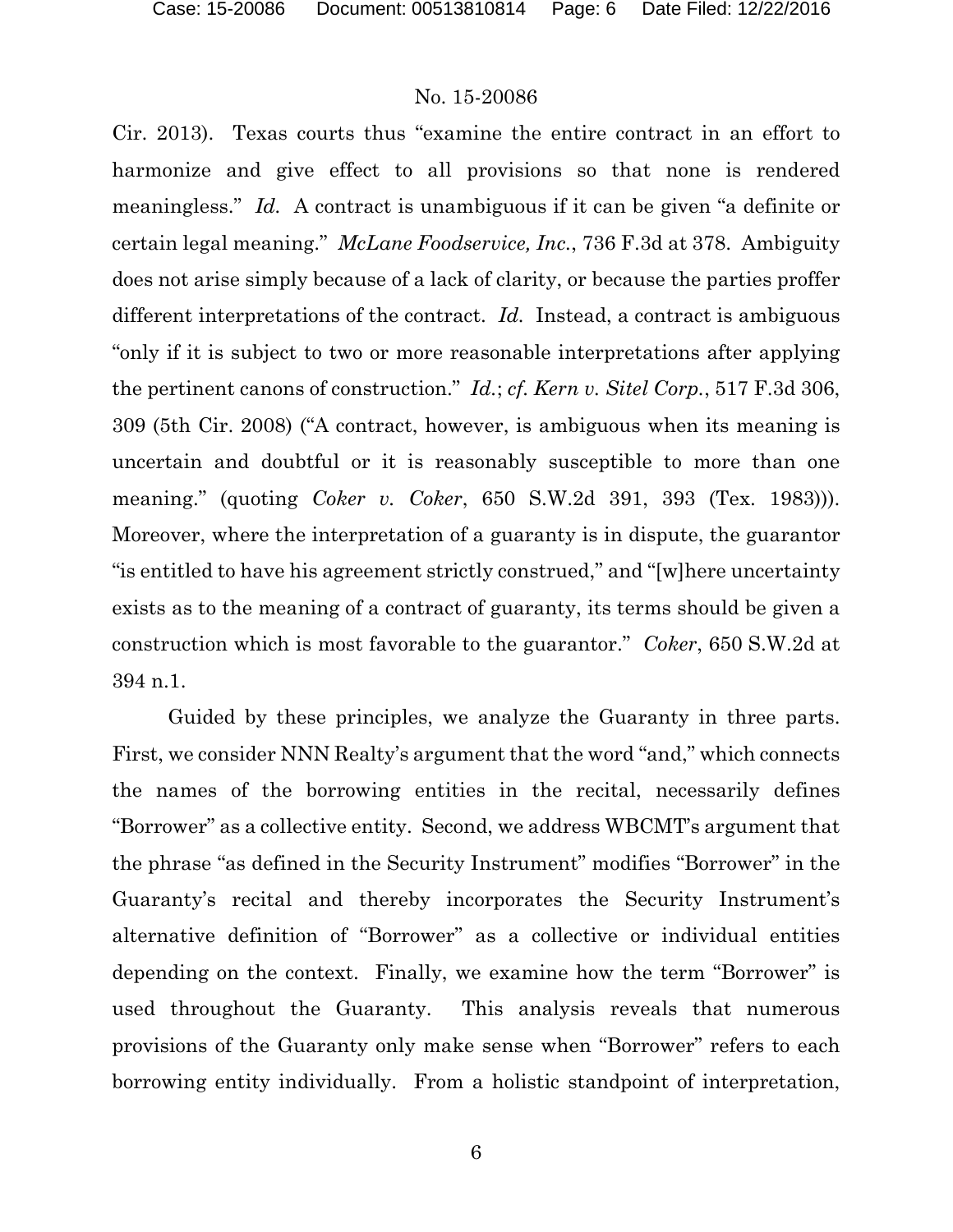$\overline{a}$ 

# No. 15-20086

"Borrower" refers, as WBCMT contends, to each borrowing entity individually or collectively.

# **1. The Relevance of "And"**

NNN Realty bases its entire argument in this case on the word "and" in

the definition of "Borrower." In relevant part, the Guaranty's recital states:

WHEREAS, NNN Cypresswood Drive, LLC, NNN Cypresswood Drive 1, LLC, NNN Cypresswood Drive 3, LLC, NNN Cypresswood Drive 4, LLC, NNN Cypresswood Drive 5, LLC, NNN Cypresswood Drive 6, LLC, NNN Cypresswood Drive 7, LLC, NNN Cypresswood Drive 9, LLC, NNN Cypresswood Drive 10, LLC, NNN Cypresswood Drive 11, LLC, NNN Cypresswood Drive 12, LLC, NNN Cypresswood Drive 13, LLC, NNN Cypresswood Drive 14, LLC, NNN Cypresswood Drive 17, LLC, NNN Cypresswood Drive 18, LLC, NNN Cypresswood Drive 19, LLC, and NNN Cypresswood Drive 20, LLC, each a Delaware limited liability company (as defined in the Security Instrument), the "*Borrower*"), have obtained a loan (the "*Loan*") in the principal amount of Seventeen Million Five Hundred Thousand and No/100 Dollars (\$17,500,000.00) from [Wachovia Bank.]

As was noted above, the district court found that the word "and" is dispositive. The court stated that "[t]he first sixteen entities are connected with the final listed entity only by the word 'and'—not 'and/or.'" Therefore, the court reasoned, "[t]he parties' use of the conjunctive indicates that the term 'Borrower' refers to the full complement of entities." NNN Realty echoes the district court.<sup>1</sup>

<sup>&</sup>lt;sup>1</sup> It bears noting that NNN Realty's position, that it only agreed to be liable when all borrowing entities act collectively, misstates the nature of the investors' deal. NNN Realty had to be aware of the borrowing entities' tenant-in-common agreement, which expressly provides that the investor entities "do not intend by this Agreement or otherwise to create a partnership or joint venture among themselves." **ROA.370.** Indeed, NNN Realty's own brief refers to the borrowing entities as "individual" and "separate" entities. **Red Br. at 4–5.**  Despite numerous provisions throughout the investment transaction documents, which we need not recite here, that bind the investors either as individual entities or collectively, as the context may require, NNN Realty maintains that its Guaranty obligation exists only for events in which the borrowing entities act as one collective.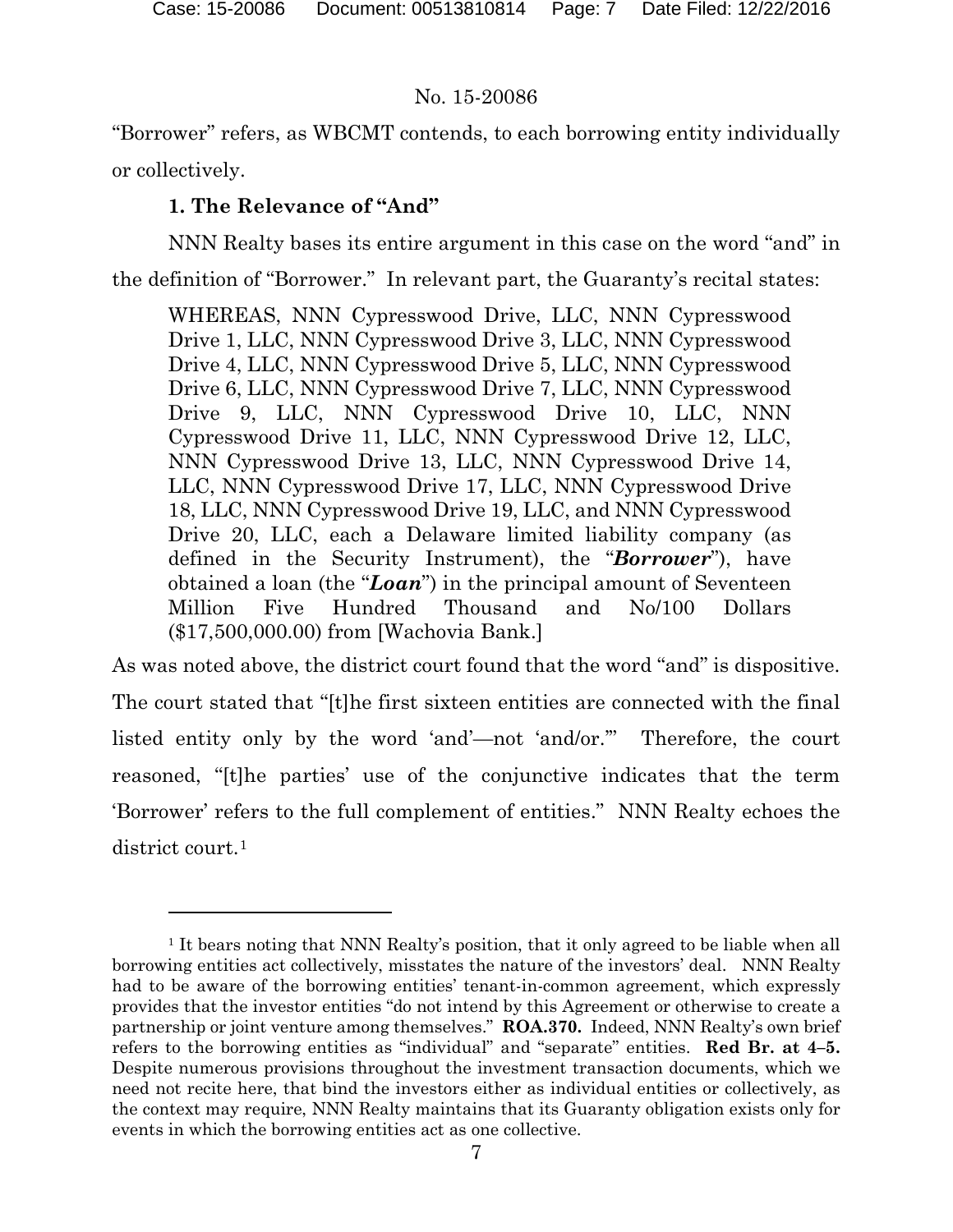That reasoning places more weight on the word "and" than it can bear. Specifically, it overlooks that the definition of "Borrower" occurs in a sentence in the recital: "[16 entities 'and' a 17th entity], each a Delaware limited liability company (as defined in the Security Instrument), the '*Borrower*'), have obtained a loan (the '*Loan*')[.]" The suggestion that the parties should have used the words "and/or" instead of "and" makes no sense in the context of the sentence: either all 17 entities obtained a loan or they did not. That is, the recital states a fact—each of the 17 entities is a party to the loan. There would be no reason for the parties to write that "16 entities and/or a 17th entity have obtained a loan," when in fact all 17 entities obtained the loan. The centerpiece of the district court's and NNN Realty's reasoning, therefore, is unsound and not dispositive.

### **2. What "as Defined in the Security Instrument" Modifies**

Having eliminated NNN Realty's sole argument for why "Borrower" must refer to the collective body of borrowing entities, we consider next WBCMT's argument to the contrary. In light of the extraneous or missing parenthesis in the Guaranty's recital, WBCMT invokes the well-established rule that "[t]he words, not the punctuation, are the controlling guide in construing a contract." *Anderson & Kerr Drilling Co. v. Bruhlmeyer*, 136 S.W.2d 800, 803 (Tex. 1940). "If the meaning of the words is clear[,] the court will interpret a contract according to their meaning and without regard to the punctuation marks or the want of them." *Id.* Applying this rule, WBCMT contends that the Guaranty clearly incorporates the Security Instrument's definition of "Borrower," which speaks in terms of the borrowing entities "individually or collectively as the context may require." A comparison of the two definitions (with emphases added) appears below: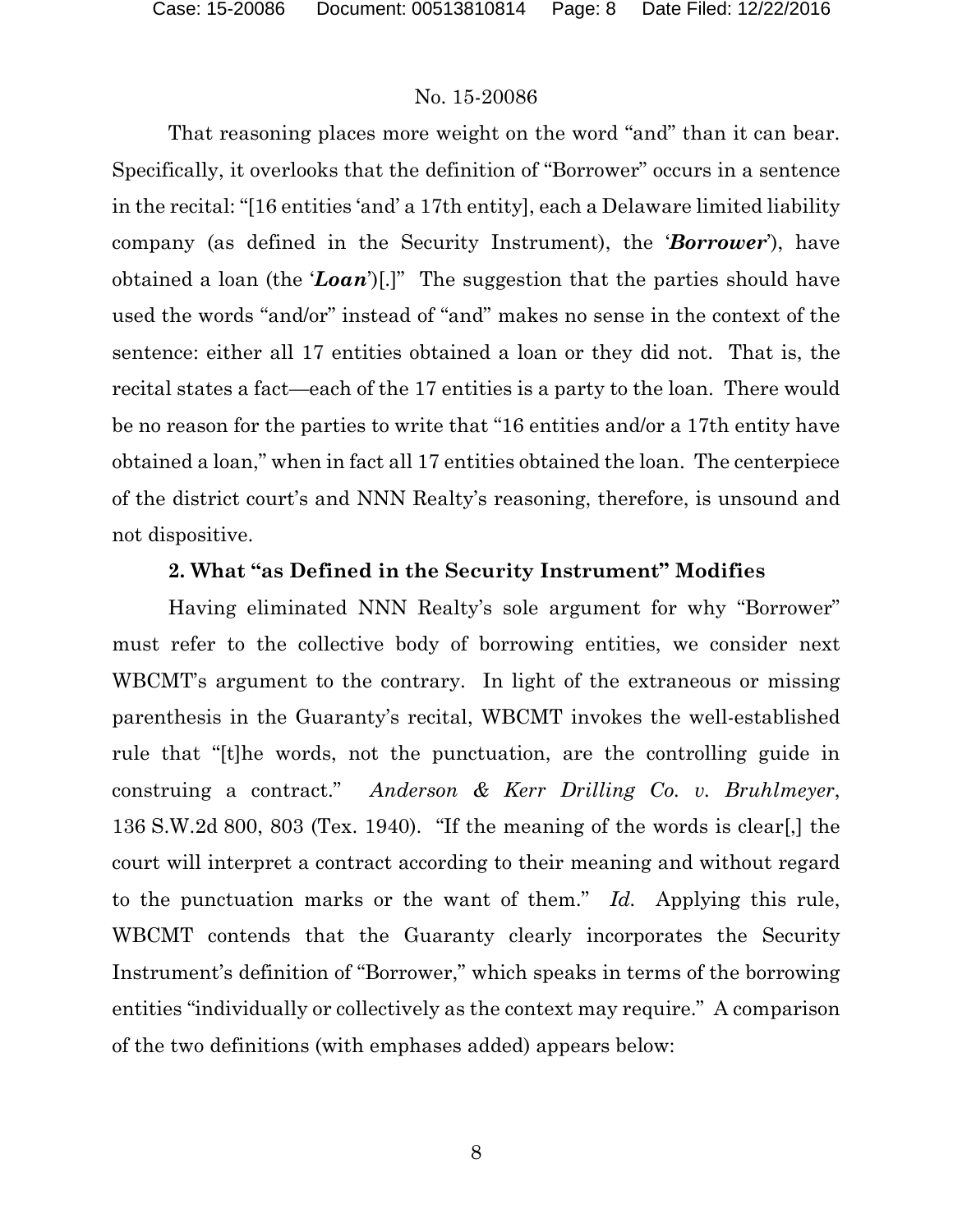| Guaranty                                          | Security Instrument                                            |
|---------------------------------------------------|----------------------------------------------------------------|
| WHEREAS, NNN Cypresswood Drive, LLC,              | THIS DEED OF TRUST, SECURITY                                   |
| NNN Cypresswood Drive<br>1, LLC,<br><b>NNN</b>    | <b>AGREEMENT AND FIXTURE FILING</b>                            |
| LLC,<br>3,<br><b>NNN</b><br>Cypresswood<br>Drive  | (as the same may from time to time be                          |
| <b>NNN</b><br>Cypresswood<br>Drive<br>4,<br>LLC,  | amended,<br>consolidated,<br>renewed<br><b>or</b>              |
| <b>NNN</b><br>Cypresswood<br>Drive<br>LLC,<br>5,  | replaced, this " <b>Deed of Trust</b> ") is made as            |
| <b>NNN</b><br>Drive<br>LLC,<br>Cypresswood<br>6,  | of June 20, 2007, by NNN CYPRESSWOOD                           |
| <b>NNN</b><br>Drive<br>7,<br>LLC,<br>Cypresswood  | DRIVE, LLC, a Delaware limited liability                       |
| <b>NNN</b><br>LLC,<br>Drive<br>9,<br>Cypresswood  | company (" <i>Initial Borrower</i> ") and by NNN               |
| <b>NNN</b><br>Cypresswood<br>Drive<br>10,<br>LLC, | <b>CYPRESSWOOD</b><br>DRIVE<br>$1, \text{LLC},$<br><b>NNN</b>  |
| <b>NNN</b><br>Cypresswood<br>Drive<br>11,<br>LLC, | 3,<br><b>CYPRESSWOOD</b><br><b>DRIVE</b><br>LLC,<br><b>NNN</b> |
| <b>NNN</b><br>Cypresswood<br>Drive<br>12,<br>LLC, | <b>CYPRESSWOOD</b><br><b>DRIVE</b><br>LLC,<br><b>NNN</b><br>4, |
| 13,<br>LLC,<br><b>NNN</b><br>Drive<br>Cypresswood | 5,<br><b>CYPRESSWOOD</b><br><b>DRIVE</b><br>LLC,<br><b>NNN</b> |
| 14,<br>LLC,<br><b>NNN</b><br>Drive<br>Cypresswood | 6,<br><b>CYPRESSWOOD</b><br><b>DRIVE</b><br>LLC,<br><b>NNN</b> |
| <b>NNN</b><br>Cypresswood<br>Drive<br>17,<br>LLC, | <b>CYPRESSWOOD</b><br><b>DRIVE</b><br>7,<br><b>NNN</b><br>LLC, |
| LLC,<br>18,<br><b>NNN</b><br>Cypresswood<br>Drive | <b>CYPRESSWOOD</b><br><b>DRIVE</b><br>9,<br>LLC.<br><b>NNN</b> |
| Cypresswood Drive 19, LLC, and NNN                | <b>CYPRESSWOOD</b><br>DRIVE<br>10, LLC,<br><b>NNN</b>          |
| 20, LLC,<br>Cypresswood Drive<br>each<br>a        | CYPRESSWOOD DRIVE<br>11, LLC,<br><b>NNN</b>                    |
| Delaware limited liability company (as            | CYPRESSWOOD DRIVE<br>12, LLC,<br><b>NNN</b>                    |
| defined in the Security Instrument),              | 13, LLC,<br><b>CYPRESSWOOD</b><br>DRIVE<br><b>NNN</b>          |
| the "Borrower"), have obtained a loan (the        | CYPRESSWOOD DRIVE<br>14, LLC,<br><b>NNN</b>                    |
| "Loan")<br>in<br>the principal amount<br>of       | CYPRESSWOOD DRIVE<br>17, LLC,<br><b>NNN</b>                    |
| Seventeen Million Five Hundred Thousand           | CYPRESSWOOD DRIVE<br>18, LLC,<br><b>NNN</b>                    |
| and No/100 Dollars (\$17,500,000.00) from         | CYPRESSWOOD DRIVE 19, LLC, NNN                                 |
| [Wachovia Bank.]                                  | CYPRESSWOOD DRIVE 20, LLC, each a                              |
|                                                   | limited<br>Delaware<br>liability<br>company                    |
|                                                   | (collectively, together with Initial Borrower                  |
|                                                   | Co-Owner<br>Transferee<br>and<br>each<br>(as                   |
|                                                   | hereinafter defined) acquiring an interest in                  |
|                                                   | the Property (as hereinafter defined) in                       |
|                                                   | the<br>accordance<br>with<br>terms<br>hereof,                  |
|                                                   | collectively<br>individually or<br>as<br>the                   |
|                                                   | context may require, "Borrower")[.]                            |
|                                                   |                                                                |
|                                                   | 6.36 Borrower References. Wherever the                         |
|                                                   | "Borrower"<br>defined<br>is<br>term<br>used                    |
|                                                   | throughout this Deed of Trust, such term                       |
|                                                   | shall be read to include each entity                           |
|                                                   | the<br>comprising<br><b>Borrower</b><br>and                    |
|                                                   | condition,<br>representation,<br>covenant,                     |
|                                                   | requirement or provision relating thereto                      |
|                                                   | shall be applicable to each entity comprising                  |
|                                                   | Borrower.                                                      |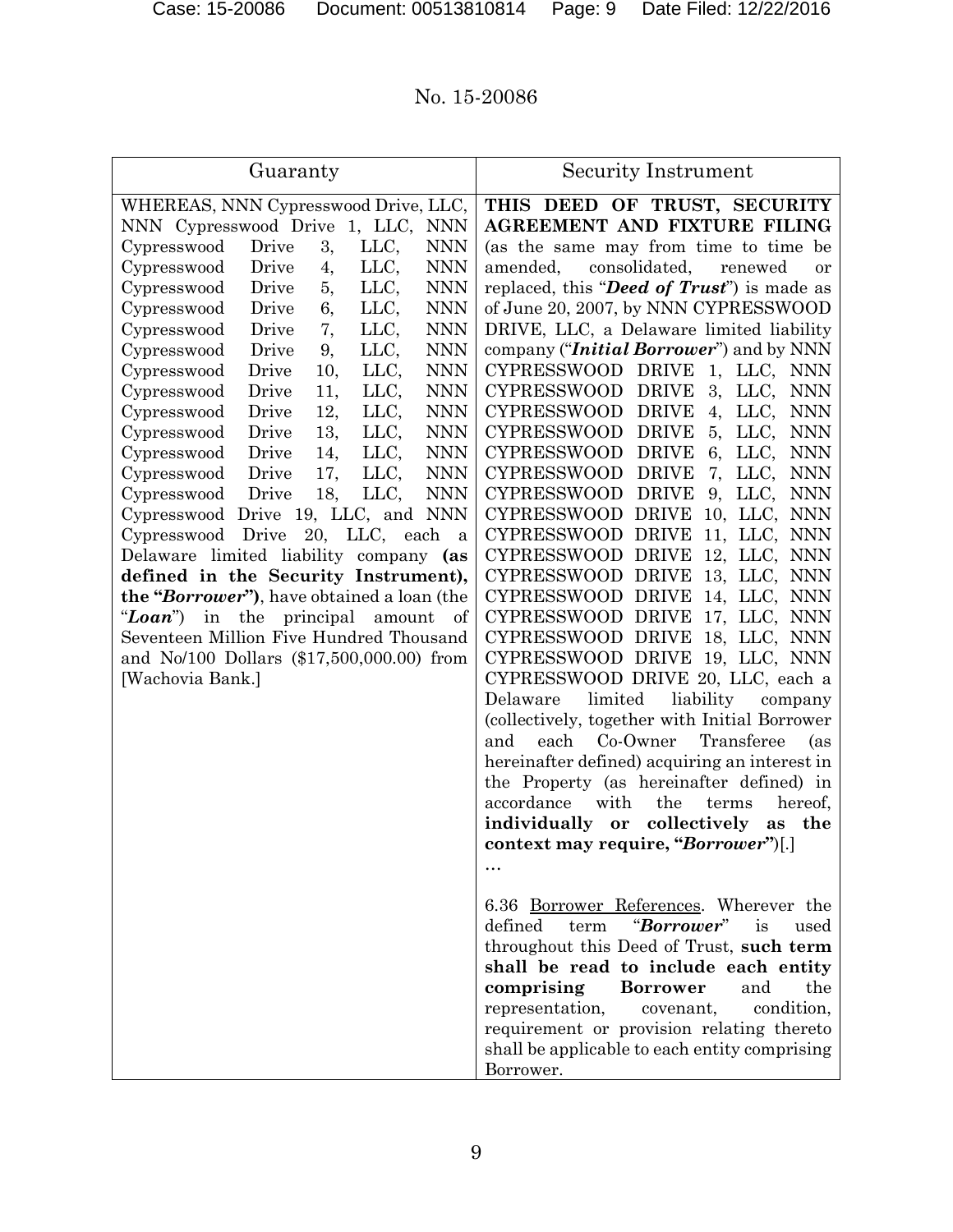WBCMT urges that, read plainly, the Guaranty's parenthetical "as defined in the Security Instrument" incorporates the Security Instrument's definition, which describes the borrowing entities "individually or collectively" as "Borrower."

We agree with WBCMT. The recital supplies only three possible objects of the clause "as defined in the Security Instrument": (1) the list of borrowing entities; (2) "Delaware limited liability company"; or (3) "Borrower." As the district court correctly noted, the second option is ruled out because "Delaware limited liability company" is not "defined" in the Security Instrument. Both the first and third options, however, can reasonably be read in light of the Security Instrument's definition of "Borrower." That is, the Security Instrument twice defines "Borrower" as the borrowing entities "individually or collectively as the context may require," and it applies every covenant, condition and requirement of the Security Instrument to both the collective and the individual entities. The district court's interpretation of the clause rendered it meaningless and overemphasized the importance of the misplaced or superfluous parenthesis. WBCMT's interpretation better fulfills the requirements of Texas law, as it gives effect to the clause and looks at the words where punctuation is uncertain. We conclude that the Guaranty incorporates the Security Instrument's definition of "Borrower," which unambiguously includes each borrowing entity individually as well as collectively.

#### **3. The Guaranty's Context**

This reading of the Guaranty's recital is reinforced by a survey of the Guaranty's provisions, many of which would be rendered meaningless by NNN Realty's theory that "Borrower" refers exclusively to all borrowing entities collectively. Our task is to "examine the entire contract in an effort to harmonize and give effect to all provisions so that none is rendered meaningless." *Weeks Marine, Inc.*, 737 F.3d at 369; *Coker*, 650 S.W.2d at 393.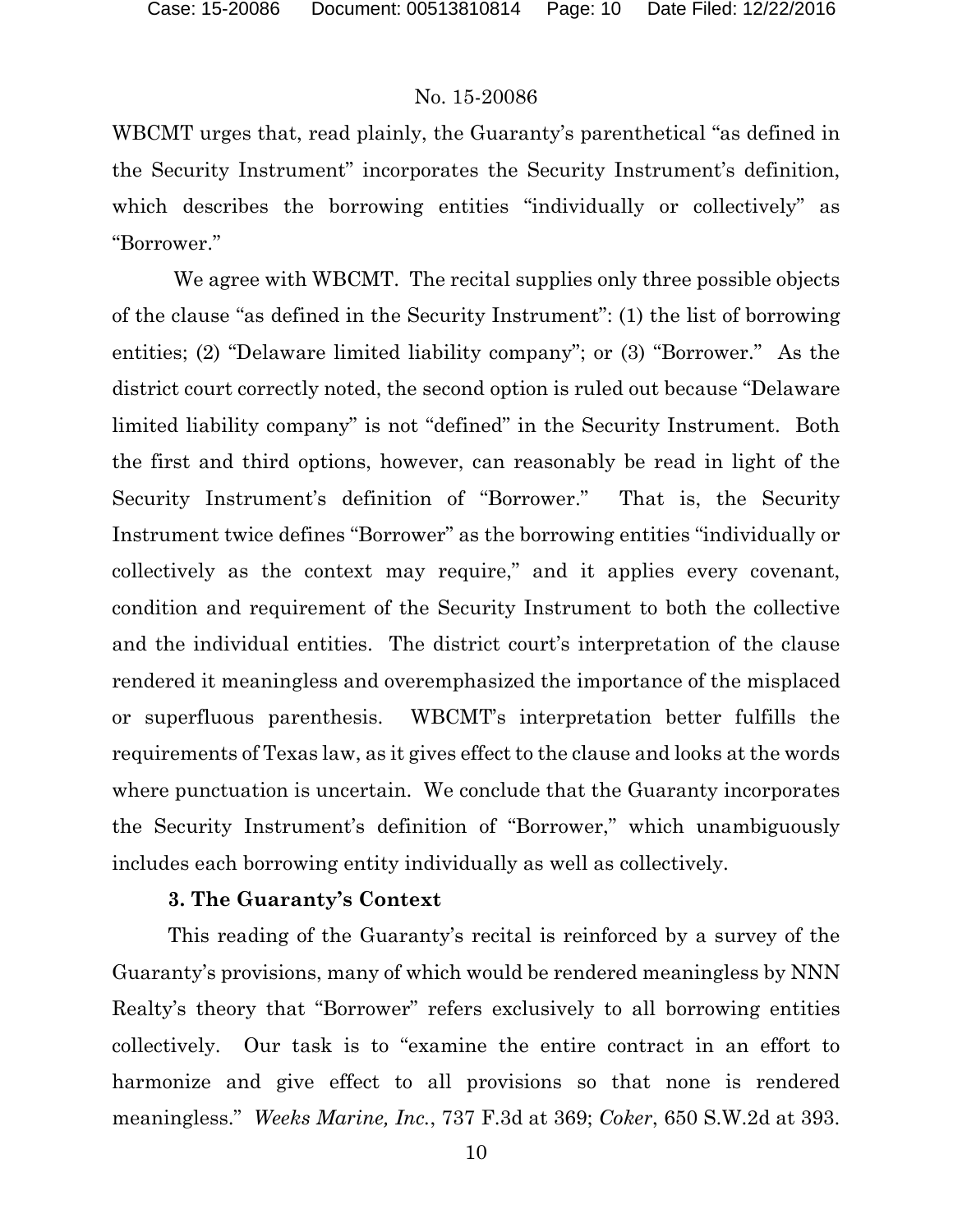*See also* Antonin Scalia & Bryan A. Garner, *Reading Law: The Interpretation of Legal Texts* 167, 174 (2012) (stating that "[t]he text must be construed as a whole," and "[i]f possible, every word and every provision is to be given effect"). So considered, various provisions of the Guaranty indicate that "Borrower" must refer to the borrowing entities individually or collectively.

To begin, the phrase "Borrower or any other person" and slight variations thereof appear 15 times in the Guaranty. A "person" is defined as "a human being," or in the artificial sense, "[a]n entity, such as a corporation, created by law and given certain legal rights and duties of a human being." *Person*, *Black's Law Dictionary* (10th ed. 2014). This repeated phrase in the Guaranty thus translates to "Borrower or any other [human being or entity]." But in order for there to be any *other* human being or entity, there must first be *a* human being or entity. That is, the "Borrower" must itself be a human being or entity. In this transaction, by its own terms, the borrowing entities taken together are not an artificial legal "person." NNN Realty acknowledges this fact: they are "a number of *individual* investors that each formed *separate*  limited liability companies" (emphasis added). Although each borrowing entity is an autonomous owner of a tenant-in-common interest, they do not comprise a single entity. Thus, if we adopted NNN Realty's interpretation of "Borrower" as all borrowing entities collectively, it would effectively render nonsensical the phrase "Borrower or any other person" because the collective "Borrower" in the structure of this transaction is not a "person."

A second example arises with regard to the Guaranty's use of entityspecific language. For example, section 1 of the Guaranty defines the scope of NNN Realty's obligations to guarantee or indemnify the lender. Sections 1(f) and 1(h) refer to "Borrower or any of its principals, officers, general partners or members[.]" And the penultimate paragraph in section 1 refers to "Borrower . . . or any general partner, manager or managing member of Borrower[.]"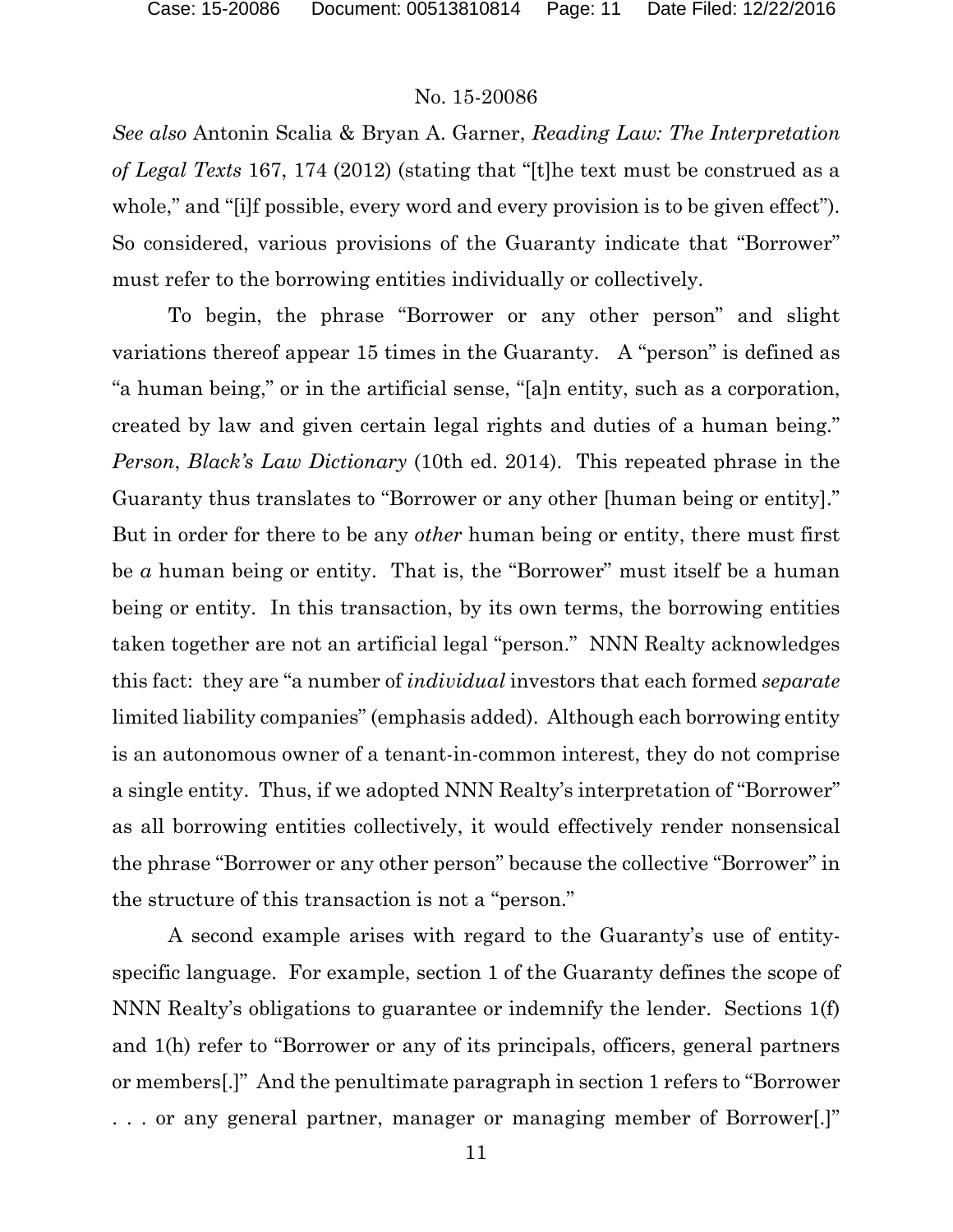Terms like "principal," "officer," "general partner," and "member" are all entityspecific terms of art that relate to legal "persons." Yet, as explained above, it is undisputed that the individual investor entities in this transaction disclaimed the formation of any collective entity or "person." Accepting NNN Realty's interpretation of "Borrower" as only the borrowing entities collectively would thus render meaningless the Guaranty's expansive references to principals, officers, general partners or members. Applied to each investor individually, "as the context may require," however, the references make perfect sense and expand NNN Realty's obligations. At oral argument, NNN Realty dismissed the references to these terms as mere "boilerplate language." But courts are not entitled to disregard boilerplate language as such. Our task is to give effect "to *all* provisions," boilerplate or not. *Weeks Marine, Inc.*, 737 F.3d at 369 (emphasis added).

In regard to the scope of the indemnity, NNN Realty assumes responsibility in section 1(j) for "Costs" arising from "Borrower's failure to comply with the Securities Act (as defined in the Security Instrument) and all applicable state securities laws[.]" If "Borrower" means only the collective entities, then any individual entity investor's failure to comply with applicable securities laws in a transfer of its tenant-in-common interest in the Property is excluded from NNN Realty's guaranty. Put otherwise, NNN Realty would indemnify the Lender only in the nonsensical and unlikely event that *all* of the entities comprising Borrower were involved in securities law violations. Reading "Borrower" to include the entities individually and collectively accords with the transaction's legal structure.

Particularly relevant to this dispute is the language outlining NNN Realty's obligation as indemnitor to "be fully liable for all principal, interest and other amounts which may be due and owing by Borrower . . . after . . . (ii) the Property or any part thereof becom[es] an asset in (x) a voluntary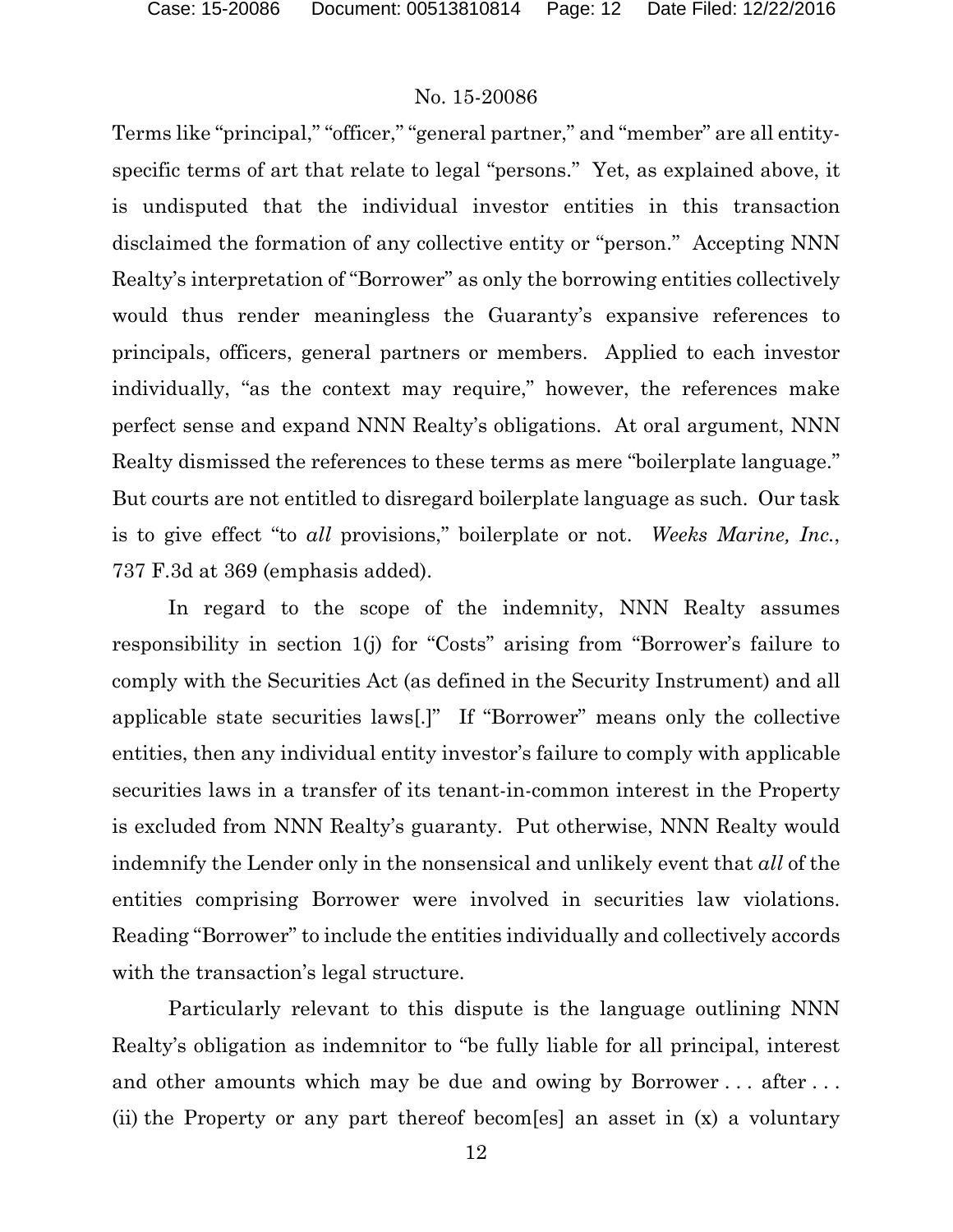bankruptcy or insolvency proceeding of Borrower[.]" WBCMT argues that if NNN Realty correctly defines Borrower as a collective entity, then filing "any part" of the Property as an asset in bankruptcy is rendered meaningless, because the only bankruptcy covered by the indemnity would be that of the collective Borrower for all of the Property. On the other hand, if an individual borrowing entity is within the "Borrower" definition, and that entity sought bankruptcy relief, as happened here, then its tenant-in-common interest in "any part" of the Property became an asset of the estate. WBCMT's interpretation gives meaning to the entirety of the language in this provision. NNN Realty's only response is to dismiss "any part thereof" as "boilerplate," which, as already noted, this court may not do.

A further objection to limiting "Borrower" to the collective group of entities is a serious doubt whether they could, as a collective, file the "Property" in a bankruptcy case. The Bankruptcy Code defines a "debtor" as a "person" "concerning which a case under this title has been commenced," and a "person" includes an "individual, partnership, and corporation[.]" 11 U.S.C. § 101(13), (41). Only a "person" (that resides in the United States) may be a debtor under Title 11. *Id.* § 109(a). The Code permits neither a "property" nor, apparently, a group of individuals who happen to be tenants in common to be a "debtor" entitled to the protection of federal bankruptcy law. That the individual investor entities could do so, however, is beyond dispute. In this instance, interpreting "Borrower" to include a collective or individual entities is the only way to effectuate the provision.

Tension also arises between NNN Realty's definition of "Borrower" and the use of the term in the same provision just discussed, which also holds NNN Realty "fully liable" for the debt "from and after (i) a default by Borrower . . . of any of the covenants set forth in Section 2.9, Section 2.29, or Section 2.34 of the Security Instrument." "Borrower" includes both the collective entities and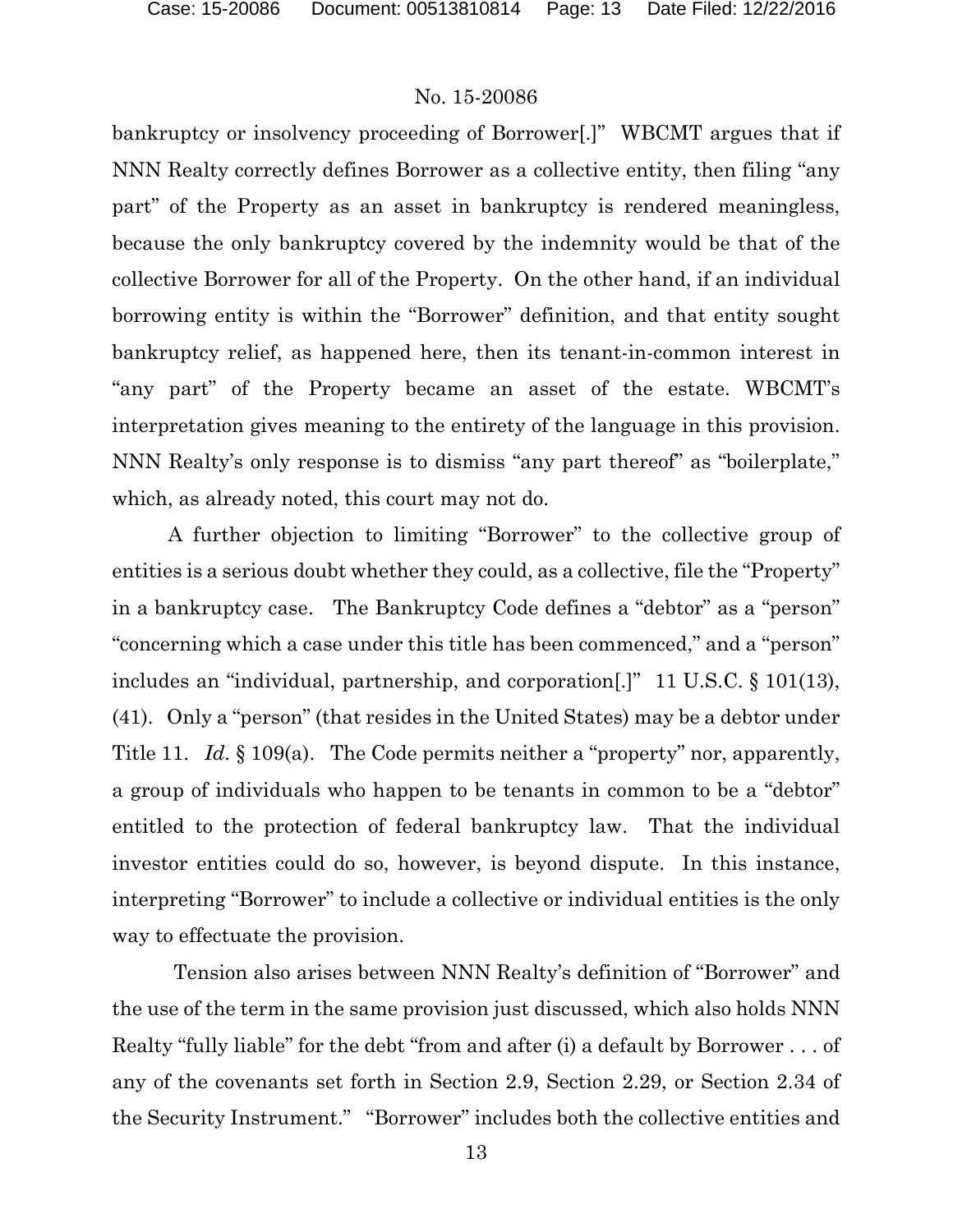the entities individually under the Security Instrument. These sections of the Security Instrument treat, respectively and generally speaking, transfers or alienations of interest in the Property (2.9), maintaining the status of a single purpose entity (2.29), and preserving intact the tenant in common agreement underlying the transaction (2.34). In each section, it is clear that individual entities as "Borrowers" may commit a breach as well as the collective group. If NNN Realty's narrower interpretation of "Borrower" prevails, then a serious question would arise whether "Borrower" in this provision is defined under the Security Instrument or the Guaranty. Using the consistent definition indicated by the Guaranty recital's reference to the Security Instrument definition eliminates this problem.

Another example lies in section 6(c), in which NNN Realty purportedly waives "any right of subrogation, contribution, reimbursement or indemnity whatsoever or any right of recourse to or with respect to the assets or property of Borrower." Under NNN Realty's interpretation, NNN Realty could nevertheless pursue against *any* individual borrowing entity (or even many of them) "any right of subrogation, contribution, reimbursement or indemnity whatsoever or any right of recourse to or with respect to the assets or property of" such entity to satisfy NNN Realty's indemnity obligations. This result would follow even though NNN Realty waived such rights against the collective "Borrower."

In each of these examples, however, reading "Borrower" as referring to each borrowing entity individually or collectively, according to the context, solves obvious interpretive problems that arise from NNN Realty's narrower construction of the term. Interpreting "Borrower" to incorporate the Security

14